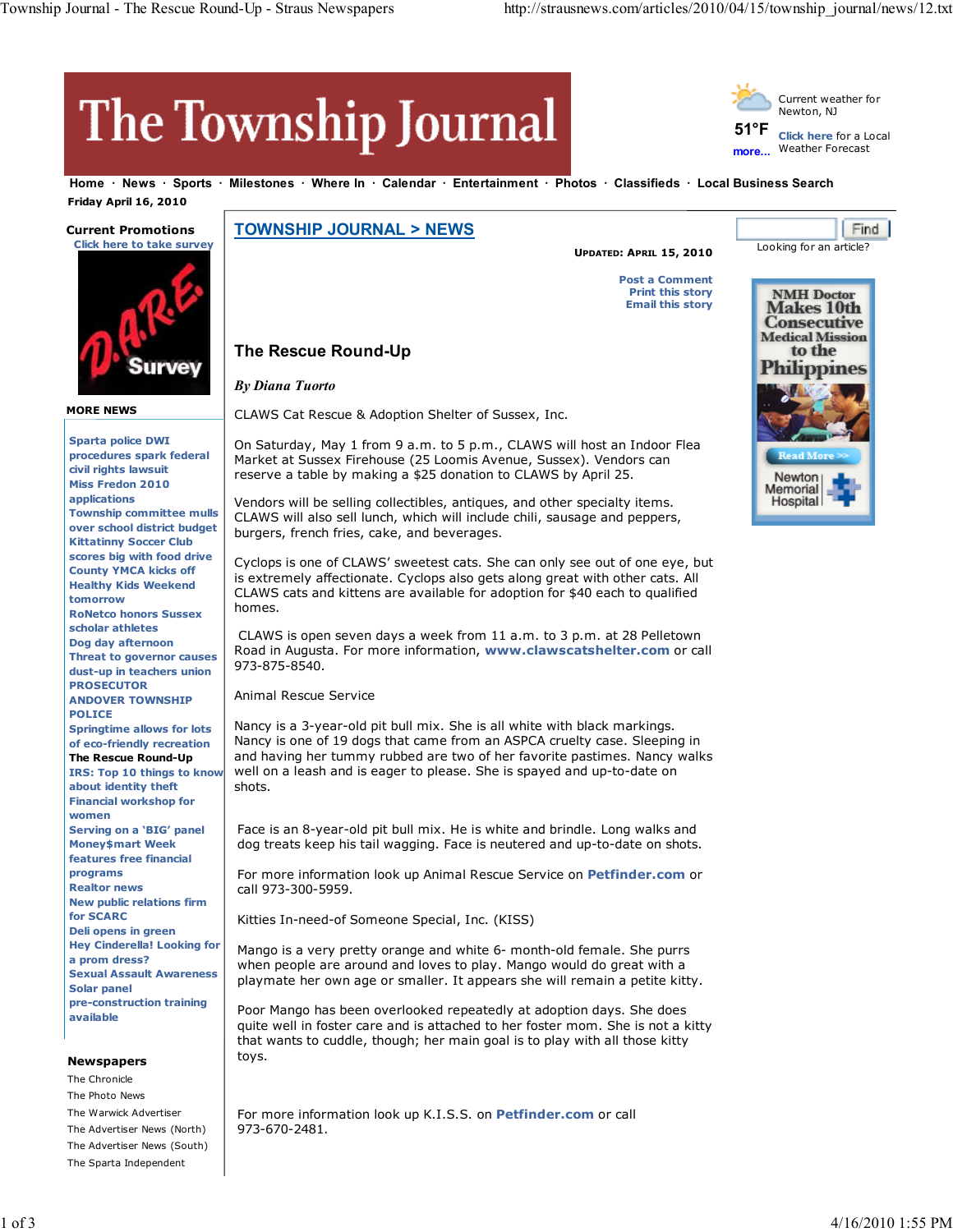The Township Journal The West Milford Messenger

The Pike County Courier

Have a house steeped in more than just personal history? Click here and tell us about your historical house!

#### **Special Sections**

**Back To School**

**Golf Country Horse Country**

**Orange County Guide to Community Service**

**Sussex County Guide to Community Service**

**Passaic County Guide to Community Service**

**Pike County Guide to Community Service**

### **Services**

Subscribe

Email Sign-up Contact Us

Submit a Classified

Submit a Letter

Submit a Press Release or Announcement

Submit a Business Milestone

#### **Search the archives**

**Find an archived article. Advanced search form** Eleventh Hour Rescue

Diavlo is a young, energetic pit bull mix who loves to play and is very friendly and sweet. He gets along well with other dogs, but would be best suited in a home without cats. Diavlo enjoys long walks and can be easily trained.

For more information visit **www.ehrdogs.org** or call 973-664-0865 and leave a voicemail.

Noah's Ark Animal Welfare Association

On Saturday, April 17, starting at 6 p.m., join Noah's Ark for their annual Tricky Tray at Roxbury High School (1 Bryant Drive, Succasunna). Over 200 gift baskets will be on hand.

Romeo is a gorgeous 4-year-old white kitty with stunning blue eyes. He is a gorgeous cat with a friendly disposition.

Hunter is a beautiful 5-year-old yellow lab. He's extremely sweet and just waiting to find his best friend.

For more information visit **www.noahsarknj.org** or call 973-347-0378.

rescues in need of volunteers, donations, or loving homes:

Animal Rescue Service (Fredon) - for dogs and cats **www.petfinder.com/shelters/NJ614.html** or 973-300-5959

BARKS (Byram) - for cats and dogs- **www.barksinc.com** or 973-300-3185

CLAWS Cat Rescue & Adoption Shelter of Sussex, Inc. (Augusta) - for cats **clawscatshelter.com** or 973-875-8540

Eleventh Hour Rescue (Rockaway)- for dogs - **www.ehrdogs.org** or 973-664-0865

Father John's Animal House (Lafayette) - for cats and dogs **www.sussex.petfinder.org** or 973-300-5909

Hippity Hop Rabbit Rescue (Somerville) - for rabbits **www.hippityhoprabbitrescue.com** or 973-393-2922

K.I.S.S. (Kitties In-need-of Someone Special, Inc.) (Hopatcong) - for cats **www.kiss.petfinder.com** or 973-670-2481

Mylestone Equine Rescue (Phillipsburg) - for horses of all breeds **www.mylestone.org** or 908-995-9300

Noah's Ark Animal Welfare Association (Ledgewood)- for cats and dogs**www.noahsarknj.org** or 973-347-0378

Operation Sanctuary (Landing) - for cats - **www.operationsanctuary.org** or 610-628-9160

ReRun, Inc. (Helmetta) - for Thoroughbred horses - **www.rerun.org** or 732-521-1370

Safe Haven Rabbit Rescue (Clinton) - for rabbits- **www.safehavenrr.org** or 973-238-0814

Safe Hounds Beagle Rescue, Inc. (Sparta) - for beagle dogs **www.safehounds.com** or 973-729-8431

Second Chance Pet Adoption League (Oak Ridge)- for dogs**www.secondchance.petfinder.com** or 973-208-1054